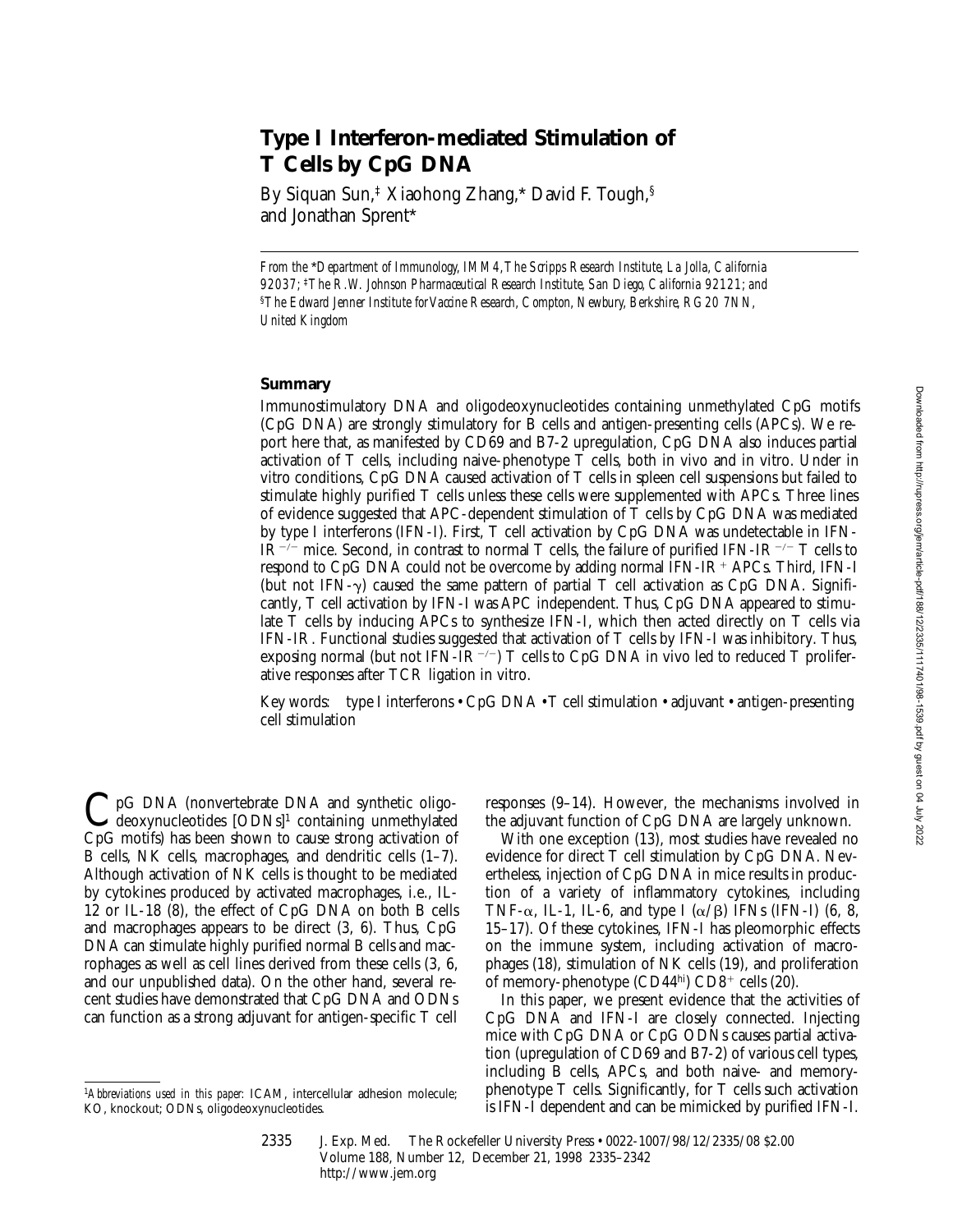#### **Materials and Methods**

*Mice.* C57BL/6J (B6), C57BL/6J-Rag-1<sup>tm1Mom</sup> (Rag-1<sup>-/-</sup>),  $C57BL/6J$ -bg<sup>J</sup>/+ (beige),  $C57BL/6$ -Igh-6<sup>tm1Cgn</sup> ( $\mu$ MT), C3H/ HeJ, and C3H/HeOuJ mice were purchased from The Jackson Laboratory (Bar Harbor, ME). Mice lacking both class I ( $\beta$ 2 microglobulin) and class II MHC molecules (MHC  $I<sup>-</sup>II<sup>-</sup>$  mice) were provided by Dr. C. Surh at The Scripps Research Institute (TSRI). 129/SvEvTacfBR (129) mice were purchased from Taconic Farms (Germantown, NY). 129 background mice defective in IFN- $\alpha$ / $\beta$  receptor function (IFN-IR<sup>-/-</sup> mice) (21) were originally purchased from B&K Universal (North Humberside, UK) and were maintained and bred in the animal facility at TSRI.

*Antibodies and Other Reagents.* The following mAbs were used: 3.168.8 (anti-CD8); RL172 (anti-CD4); J11d (anti–heat stable antigen); J1j.10 (anti–Thy-1.2; as described in reference 4). Conjugated antibodies (PE–anti-CD8a, PE–anti-CD8b, PE– anti-CD4, PE–anti-B220, FITC–anti-CD69, FITC–anti-B7-2, FITC–anti-CD25, FITC–anti-intercellular adhesion molecule (ICAM)-1, and FITC–anti-Ly-6C) were purchased from Phar-Mingen (San Diego, CA). FITC-anti-K<sup>b</sup> mAb was purchased from Caltag Labs. (Burlingame, CA). Biotin–anti-CD44 (pgp-1) mAbs were prepared by standard techniques. Cy-5–anti-CD4 (GK1.5) and Cy-5–anti-CD8 (YTS.169) were prepared using a kit from Amersham Pharmacia Biotech (Arlington Heights, IL). Streptavidin-Red 670 and Streptavidin-FITC was purchased from GIBCO BRL (Gaithersburg, MD). LPS was purchased from CalBiochem (La Jolla, CA). Recombinant mouse IFN-b and IFN- $\gamma$  were purchased from Access Biomolecules (La Jolla, CA) and R&D Systems, Inc. (Minneapolis, MN), respectively.

*DNA and ODNs.* DNA from the *Drosophila melanogaster* cell line, SC2, was prepared as previously described (4). DNA was used without denaturation. CpG (GCATGACGTTGAGCT) and  $ZpG$  (GCATGAZGTTGAGCT,  $Z = 5'$ -methyl-C) phosphorothioate ODNs were designed using published sequences (3) with modification. The ODNs were synthesized and purified using HPLC by Research Genetics, Inc. (Huntsville, AL). Residual LPS in DNA preparations was measured using a Limulus Amebocyte Lysate QCL-1000 kit from BioWhittaker (Walkersville, MD). *D*. *melanogaster* DNA preparations contained 0–10 pg of LPS/mg of DNA.

*Medium.* For proliferation assays, RPMI 1640 (GIBCO BRL) was supplemented with 10% FCS (Irvine Scientific Co., Santa Ana, CA), 5% NCTC 109, 2 mM glutamine,  $5 \times 10^{-5}$  M 2-mercaptoethanol, and antibiotics.

*Cell Purification.* T cells were depleted from spleen or LN cell suspensions by incubation with a mixture of mAbs specific for Thy1, CD4, and CD8 plus complement for  $45$  min at  $37^{\circ}$ C; B cells were depleted using J11d mAb plus C.  $CD4^+$  or  $CD8^+$  cells were purified by first depleting B and  $CD8^+$  or  $CD4^+$  cells by incubation with mAbs plus C followed by positive panning on plates coated with anti-CD4 or anti-CD8 mAbs. To obtain highly purified resting naive  $CD8^+$  cells,  $CD8^+$  cells purified by positive panning were first stained for CD8ß and CD44 and then sorted by FACS<sup>®</sup> (Becton Dickinson, San Jose, CA). The resulting population was 99.9% pure for  $CD8\beta^+CD44^{\text{lo/int}}$  cells.

*In Vitro Cultures.* For cell surface staining, unseparated spleen cells  $(2.5 \times 10^6 \text{ cells/ml})$ , T-enriched LN (B-depleted), B-enriched LN (T-depleted), or positively purified LN  $CD4^+$  or  $CD8^+$  cells (106 cells/ml) were cultured in a 24- or 48-well plate overnight in the presence of DNA or rIFNs. In reconstitution cultures, purified CD4<sup>+</sup> or CD8<sup>+</sup> cells were supplemented with Rag-1<sup>-/-</sup> spleen cells. For proliferation assays,  $CD8<sup>+</sup>$  cells were purified

from LN by panning after mAb plus C treatment. Transfected *Drosophila* APCs were prepared as previously described (4). For stimulating proliferation of CD8<sup>+</sup> cells from 129 or IFN-IR knockout (KO) mice, purified anti-TCR  $(1 \mu g/ml)$  and anti-CD28 (10 mg/ml) (PharMingen) mAbs were used to coat 96 well plates overnight at  $4^{\circ}$ C. Cell proliferation was assessed by measuring [3H]thymidine incorporation after adding 1  $\mu$ Ci [<sup>3</sup>H]thymidine for 8 h to the cultures. The data shown in the figures are means of either duplicate or triplicate cultures.

*In Vivo Activation of B and T Cells by DNA.* B6, 129, or IFN-IR KO mice were injected subcutaneously in the lower hind limbs with either PBS, *D*. *melanogaster* DNA (100 mg/mouse), or ODNs (50 mg/mouse) overnight. Draining (popliteal) LN and nondraining (mesenteric) LN cells were harvested 18 h later and stained.

*Cell Surface Staining and Flow Cytometry.* Cultured cells were first depleted of dead cells and debris by Ficoll-gradient centrifugation (Sigma Chemical Co., St. Louis, MO). Staining for cell surface markers was done essentially as previously described (4). When staining unseparated spleen or LN cells, four-color staining was usually performed, which involved initial staining with Cy-5–anti-CD4 (or CD8), PE–anti-B220, biotin–anti-CD44, and FITC–CD69 (or B7-2,  $K^b$ , ICAM-1, Ly-6C, or CD25) followed by washing and staining with streptavidin–Red-670. For twocolor staining, propidium iodide was also included at a concentration of 1  $\mu$ g/ml. Live cells (propidium iodide–negative) were acquired and analyzed on a  $FACS can^{\circledast}$  or  $FACS sort^{\circledast}$  flow cytometer.

## **Results**

*Upregulation of CD69 Expression on T Cell Subsets by CpG DNA.* We and others have shown that nonvertebrate DNA and synthetic ODNs containing unmethylated CpG motifs act as a strong B cell mitogen in vitro and elicit cytokine production by APC  $(1, 3, 4, 6, 8, 15-17)$ . To investigate whether CpG DNA is capable of causing T cell activation, normal B6 mice were injected subcutaneously with insect DNA or synthetic ODNs; the two ODNs used contained a single CpG motif and were identical except that the C in the CpG motif was unmethylated for one ODN (CpG ODN) but methylated for the other (ZpG ODN). For insect DNA, we have shown previously that selective CpG methylation greatly reduced the capacity of DNA to cause B cell proliferation (4), indicating that, as for other nonvertebrate DNA, the mitogenic properties of insect DNA are controlled largely by unmethylated CpG motifs.

To examine T cell activation, draining LN cells from the injected mice were stained for upregulation of CD69 at 18 h after injection. As expected, both insect DNA and CpG (but not ZpG) ODNs induced strong CD69 upregulation on B cells (data not shown). Surprisingly, however, CD69 upregulation was also apparent on LN CD4<sup>+</sup> and CD8<sup>+</sup> cells, both on naive-phenotype (CD44lo/int) and memoryphenotype (CD44hi) cells (Fig. 1 *A*). Essentially similar findings applied when spleen cells were cultured overnight with insect DNA or ODNs in vitro (Fig. 1 *B*).

Titrating the concentration of DNA/ODNs added to spleen cell cultures showed that CD69 upregulation was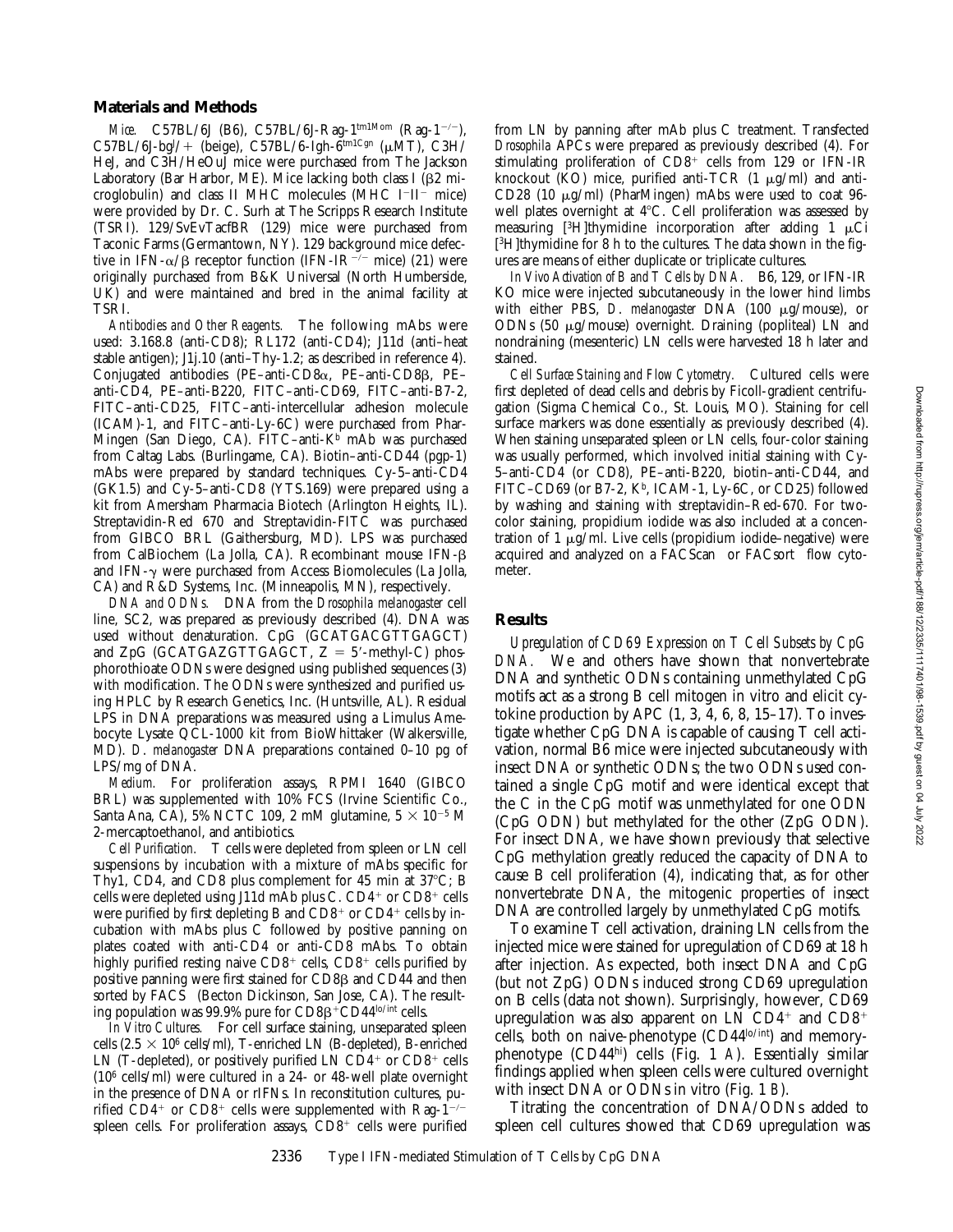

**Figure 1.** CD69 upregulation on T cells in response to insect DNA and synthetic ODNs. (*A*) B6 mice were injected subcutaneously with 100 mg/mouse *D*. *melanogaster* DNA or 50 mg/mouse ODNs. Draining LN cells were removed 18 h later and double-stained for CD4 or CD8 and also for CD44 and CD69 expression. (*B*)  $5 \times 10^6$  unseparated spleen cells/ml were cultured in vitro in the presence of *D*. *melanogaster* DNA (100  $\mu$ g/ml) or ODNs (1  $\mu$ M) overnight. Cells were then harvested, purified with Ficoll gradients, and stained for CD4 or CD8, CD44, and CD69 expression. For *C* and *D*, see *B*, except that spleen cells were cultured with various concentrations of *D*. *melanogaster* DNA or ODNs.

more marked on B  $(B220<sup>+</sup>)$  cells than on T cells and was more apparent on  $CD8^+$  cells than on  $CD4^+$  cells (Fig. 1, *B* and *C*). For both CD4<sup>+</sup> and CD8<sup>+</sup> cells, CD69 upregulation was most noticeable on memory CD44hi cells, but was clearly apparent on naive CD44lo/int cells (Fig. 1, *B* and *D*). Unlike insect DNA and CpG ODNs, ZpG ODNs caused only minimal activation of B cells and no detectable activation of T cells (Fig. 1, *B* and *C*).

In previous studies, CD69 upregulation on naive T cells was found after injecting mice with LPS (22), which raised the possibility that the stimulatory properties of DNA and ODNs reflected contamination with LPS. This possibility is unlikely because, with both insect DNA (Fig. 2 *A*) and CpG ODNs (data not shown), upregulation of CD69 on splenic  $CD8<sup>+</sup>$  cells in vitro applied equally to LPS-nonresponder C3H/HeJ and LPS-responder C3H/HeOuJ spleen;



Figure 2. DNA-induced upregulation of CD69 on spleen CD8<sup>+</sup> cells from LPS-nonresponder,  $\mu$ MT, and beige mice. As in Fig. 1 *B*, spleen cells from C3H/HeJ versus C3H/HeOuJ mice  $(A)$ , B6 versus  $\mu$ MT mice (*B*), or B6 versus beige mice (*C*) were cultured overnight with *D*. *melano*gaster DNA (100 μg/ml) or LPS (1 μg/ml) and then stained for CD8 and CD69 expression. The data show the percentage of  $CD8<sup>+</sup>$  cells that were positive for CD69 relative to unstimulated  $CD8<sup>+</sup>$  cells.

by contrast, adding LPS to spleen cells induced T cell CD69 upregulation only on C3H/HeOuJ and not C3H/ HeJ spleen cells (Fig. 2 *A*). DNA-induced CD69 upregulation on T cells was also found for spleen cells taken from B cell–deficient  $\mu$ MT and NK-deficient beige mice (Fig. 2, *B* and *C*), suggesting that neither B cells nor NK cells were required for the stimulatory activity of DNA.

*Role of APCs.* The above in vitro data apply to T cells in suspensions of spleen, an organ rich in APC. Significantly, addition of insect DNA or CpG ODNs to highly purified LN T cells in vitro caused only minimal CD69 upregulation both for  $CD4^+$  and  $CD8^+$  T cells (Fig. 3). However, strong CD69 upregulation on T cells occurred when purified LN T cells were supplemented with T and B cell–deficient APCs, e.g., spleen cells from Rag- $1^{-/-}$ (Rag-1 KO) mice (Fig. 3 *A*). This effect of APCs did not require T cell recognition of MHC molecules because similar findings occurred with APCs prepared from combined MHC I<sup>-/-</sup>II<sup>-/-</sup> (MHC KO) mice (Fig. 3 *B*). The capacity of APCs to restore DNA-induced upregulation of CD69



**Figure 3.** DNA-induced upregulation of CD69 on T cells requires APCs. Purified  $CD4^+$  or  $CD8^+$  cells (10<sup>6</sup> cells/well) were cultured overnight in the presence or absence of *D. melanogaster* DNA (100  $\mu$ g/ml), either alone or in the presence of  $RAG-1^{-/-}$  spleen cells (*A*) or B cell– depleted spleen cells from MHC I<sup>-/-</sup>II<sup>-/-</sup> mice (*panel B*; *B*<sup>-</sup> MHC KO *spl.*); spleen APCs were added at  $2 \times 10^6$  cells/well. In *C*, purified CD8<sup>+</sup> CD44<sup>lo/int</sup> cells (10<sup>6</sup> cells/well)  $\pm$  DNA were cultured overnight with titrated numbers of RAG-1 KO spleen cells. For *A*–*C*, cells were stained for CD8 and CD69 expression. The data show the percentage of gated  $CD8<sup>+</sup>$  cells that were positive for CD69 expression relative to unstimulated  $CD8<sup>+</sup>$  cells.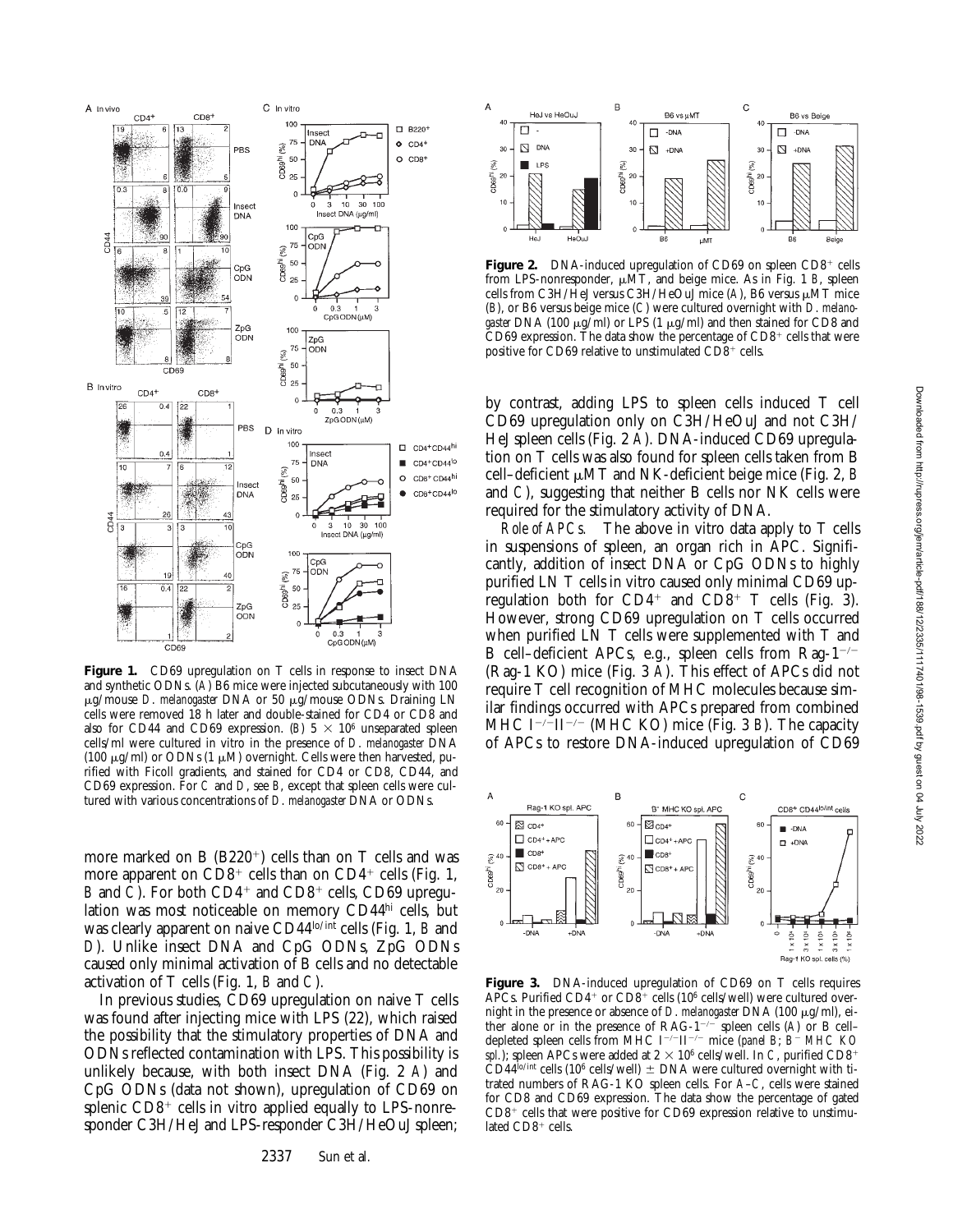on T cells was not restricted to memory-phenotype T cells because similar findings applied when  $\text{Rag-1}^{-/-}$  APCs were added to highly purified CD44<sup>lo/int</sup> cells (tested only for CD8<sup>+</sup> cells; Fig. 3 *C*). Thus, the above findings indicate that CpG DNA-induced CD69 upregulation on T cells is APC dependent but MHC independent.

*Upregulation of Other Cell Surface Molecules on T Cells and the Role of IFN-I.* DNA-induced activation of T cells in the presence of APCs was manifested not only by CD69 upregulation but also by significant upregulation of several other cell surface molecules, including B7-2, class I  $(K<sup>b</sup>)$ , Ly-6C, and ICAM-1; expression of certain other molecules, such as CD25 (IL-2 $R\alpha$ ) and B7-1, remained unchanged (Fig. 4 *A* and data not shown). Under in vivo conditions, these surface marker changes were induced by injection of either insect DNA (Fig. 4 *A*) or CpG ODNs (data not shown) and affected B as well as T cells. Upregulation of surface markers was prominent for B6 mice (Fig.



**Figure 4.** DNA-induced upregulation of various cell surface molecules on lymphoid subsets from normal versus IFN-IR<sup>-/-</sup> mice. (*A* and *B*) Normal B6 mice (A) or 129 versus IFN-IR<sup>-/-</sup> mice (B) were injected subcutaneously with *D*. *melanogaster* DNA (100 mg/mouse); 18 h later, draining LN cells were double-stained for expression of the markers shown and also for B220, CD4, and CD8 expression. The data are expressed as the percentage increase in the mean fluorescence intensity of staining for cells from  $DNA$ -injected mice versus PBS-injected mice. In *C*, purified  $CD8<sup>+</sup>$  cells from 129 or IFN-IR<sup>-/-</sup> mice (10<sup>6</sup> cells/well) were cultured in vitro with or without *D*. melanogaster DNA (100 μg/ml), either alone or with RAG-1<sup>-</sup> spleen APCs  $(2 \times 10^6 \text{ cells/well})$ , and then stained for CD8 and the markers shown 18 h later. The data are expressed as the mean fluorescence intensity of staining for the marker shown, gating on  $CD8^+$  cells.

4 *A*) but was also apparent at a lower level for 129 mice (Fig. 4 *B*; note the difference in scales for *A* and *B*). As illustrated for 129 mice, DNA-induced upregulation of multiple surface markers on T cells was also apparent in vitro, e.g., when insect DNA was added to purified T cells  $(CD8^+$  cells) supplemented with APC (Fig. 4 *C*).

Of the above cell surface molecules upregulated by DNA, one of the markers, Ly-6C, is known to be upregulated by IFN-I (23). For this reason, it seemed possible that the T cell–activating properties of DNA were mediated largely or partly through production of IFN-I by APC. This possibility was examined by injecting insect DNA into IFN-IR<sup>-/-</sup> mice on a 129 background versus wild-type 129 mice as controls. The striking finding was that, for all of the cell surface markers studied, upregulation of these markers after DNA injection was virtually undetectable in IFN-IR<sup>-/-</sup> mice but clearly apparent in the control 129 mice (Fig. 4 *B*). Except for ICAM-1 (see below), essentially identical findings applied when DNA was added in vitro to purified populations of IFN-IR<sup>-/-</sup> versus 129 T cells  $(CD8^+$  cells) supplemented with normal IFN-IR<sup>+/+</sup> APCs, i.e., Rag-1<sup>-/-</sup> spleen cells (Fig. 4 *C*). Since these APCs were ineffective with IFN-IR<sup>-/-</sup> T cells, the data indicate that DNA-induced T cell activation is (*a*) IFN-I dependent and (*b*) requires IFN-IR expression at the T cell level. Therefore, the implication is that DNA stimulates APC to produce IFN-I, which then activates T cells via IFN-IR.

*T and B Cell Activation by IFN-I.* The notion that DNA causes T cell activation through production of IFN-I by APCs suggests that IFN-I can induce direct activation of T cells without a requirement for APCs. In support of this prediction, culturing purified B cells (Fig. 5, *left*) or T cells  $(CD8<sup>+</sup>$  cells; Fig. 5, *right*) with graded concentrations of IFN-I (IFN-b) overnight caused much the same pattern of cell surface marker upregulation as was seen above with insect DNA; expression of other markers (B7-1, CD25) remained unchanged (data not shown). With addition of IFN- $\gamma$ , by contrast, upregulation of surface markers was restricted to ICAM-1 on T cells and to B7-2,  $K^b$  and ICAM-1 on B cells. It should be noted that only IFN- $\gamma$  and not IFN-I caused ICAM-1 upregulation on purified B cells, which suggests that the upregulation of ICAM-1 on B cells induced after DNA injection (Fig. 4) may have been mediated by IFN- $\gamma$ rather than IFN-I; if so, the lack of ICAM-1 upregulation on IFN-IR<sup>-/-</sup> B cells after DNA injection (Fig. 4 *B*) implies that IFN- $\gamma$  production in vivo may be IFN-I dependent. In contrast to B cells, both IFN- $\gamma$  and IFN-I induced ICAM-1 upregulation on T cells (Fig. 5). Interestingly, for several molecules, notably CD69 and B7-2, IFN- $\gamma$  potentiated the stimulatory properties of IFN-I (data not shown).

These data applied to purified T and B cells. Essentially similar findings applied when unseparated spleen cells were cultured overnight in vitro with IFN-I (data not shown). In this situation, upregulation of the above markers (and also B7-1) was apparent on dendritic cells, i.e., on CD11c  $(N418)$ <sup>+</sup> (24) cells.

*Influence of IFN-I on T Proliferative Responses.* As discussed above, exposing T cells to IFN-I induced partial activation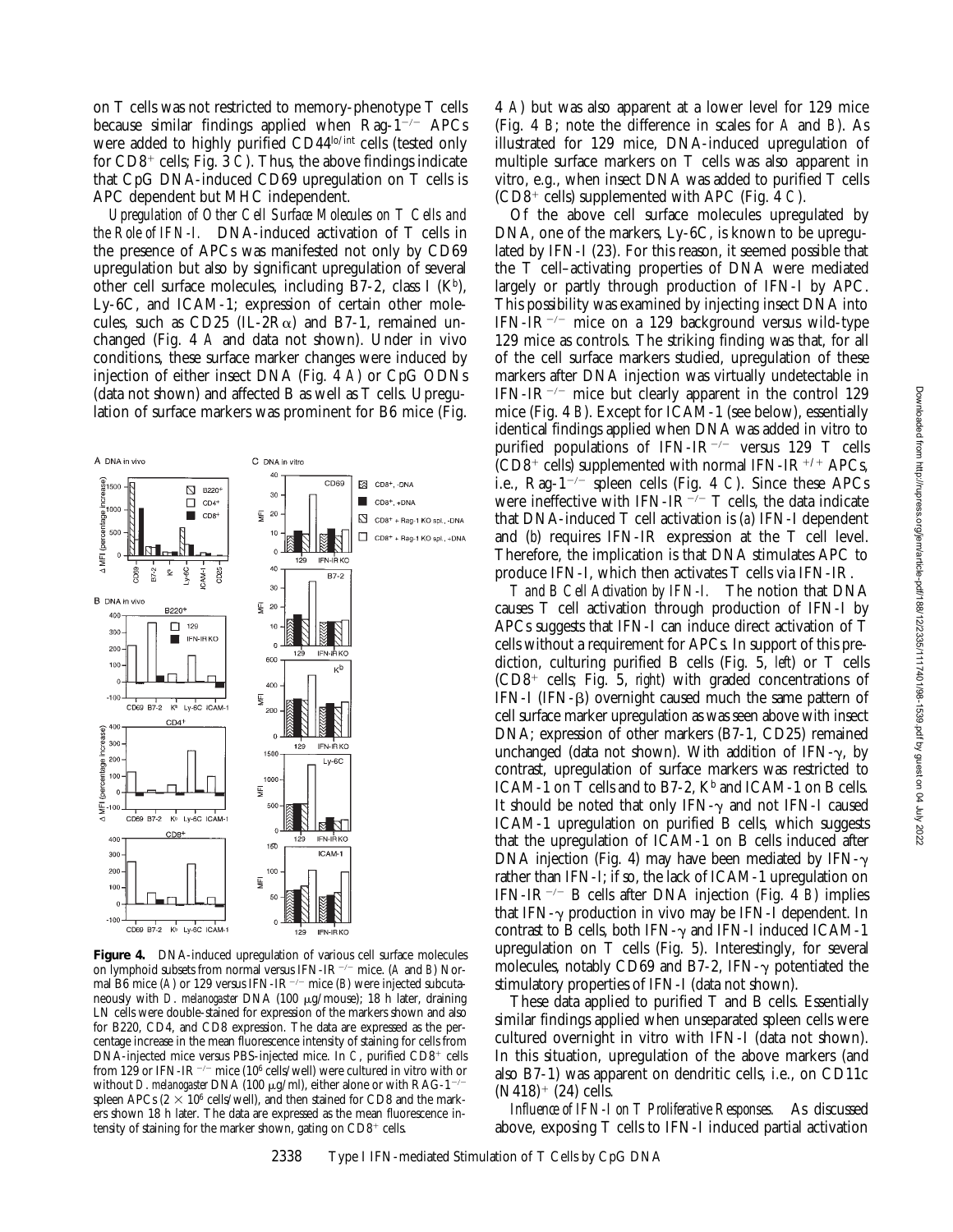

**Figure 5.** Expression of various cell surface markers on purified B  $(B220^+)$  and  $CD8^+$  cells after incubation in vitro with IFN-I or IFN- $\gamma$ . Cells (2  $\times$  10<sup>6</sup>/ well) were cultured with titrated concentrations of IFN-I (IFN- $\beta$ ) or IFN- $\gamma$  overnight and then double-stained for B220 or CD8 and the markers shown.

of the cells, i.e., upregulation of B7-2 and CD69. Would such activation alter the capacity of T cells to mount T proliferative responses? This question is of interest because it is well established that IFN-I has an antiproliferative effect on many cell types, including T cells (25–28). To examine this issue, we studied the proliferative response of T cells prepared from mice injected with insect DNA.

In initial experiments, normal 129 versus IFN-IR<sup> $-/-$ </sup> mice were injected with large doses of insect DNA and then killed 1 d later to prepare purified LN  $CD8<sup>+</sup>$  cells. Confirming earlier results (Fig. 4), after DNA injection CD69 expression was high on  $129 \text{ CD}8^+$  cells ( $>50\%$ ) but low on IFN-IR<sup>-/-</sup>CD8<sup>+</sup> cells (<5%), indicating that only  $129$  CD8<sup>+</sup> cells were activated after DNA injection. Proliferative responses of purified  $CD8^+$  cells after culture for 2 or 3 d in wells coated with a mixture of anti-TCR and anti-CD28 mAbs are shown in Fig. 6 *A*. As expected, proliferative responses of IFN-IR<sup>-/-</sup> CD8<sup>+</sup> cells to TCR/ CD28 ligation were as high with cells from DNA-injected mice as with cells from PBS-injected controls. By contrast, with  $CD8<sup>+</sup>$  cells from 129 mice, proliferative responses were considerably reduced (by about twofold) with cells from DNA-injected mice relative to PBS-injected mice.

Similar findings applied to the proliferative response of  $CD8<sup>+</sup> 2C TCR$  transgenic cells. As described previously (4),  $2C$   $CD8$ <sup>+</sup> cells on a B6 (Kb) background respond strongly to a specific peptide, QL9, presented by  $L<sup>d</sup>$  molecules on Ld-transfected *Drosophila* cells coexpressing B7-1 and ICAM-1 molecules. As illustrated in Fig. 6 *B*, purified  $CD8<sup>+</sup> 2C$  cells from control PBS-injected donors gave strong proliferative responses to even low doses of QL9 peptide presented by transfected *Drosophila* cells as APCs;

with limiting doses of peptide peak responses occurred on day 3 of culture. However, when  $CD8^+$  2C cells were prepared from donors injected 1 d before with insect DNA, these  $CD8^+$  cells ( $>50\%$  CD69<sup>+</sup>) gave poor proliferative responses to QL9 peptide in vitro. Relative to PBSinjected controls, the responses of 2C cells from DNAinjected mice were reduced by three- to fourfold. It should be noted that prior exposure to DNA in vivo did not reduce T cell viability, either before or after culture in vitro.

## **Discussion**

As mentioned earlier, it is now well established that nonvertebrate DNA and synthetic ODNs containing unmethylated CpG motifs are stimulatory for B cells and APCs. The data in this paper extend these observations by showing that CpG DNA/ODNs are also able to stimulate T cells, including resting T cells, as manifested by induction of CD69 expression and upregulation of several surface markers. Significantly, however, stimulation of T cells by CpG DNA/ODNs required the presence of APCs and appeared to be mediated solely by IFN-I. Thus, in contrast to normal T cells, T cells from IFN-IR<sup> $-/-$ </sup> mice could not be activated by CpG DNA/ODNs even when supplemented with normal (IFN-IR<sup>+/+</sup>) APCs. This finding suggested that CpG DNA/ODNs caused T cell activation by inducing APCs to release IFN-I, which then acted directly on T cells. In support of this notion, the pattern of T cell activation induced by CpG DNA/ODNs in the presence of APCs could be reproduced by culturing purified T cells with IFN-I in vitro; IFN- $\gamma$  was ineffective.

As for T cells, stimulation of B cells in vivo by CpG DNA/ODNs appeared to be largely under the control of IFN-I. Thus, in contrast to normal mice, injecting CpG DNA/ODNs into IFN-IR<sup>-/-</sup> mice caused minimal activation of B cells. Nevertheless, under in vitro conditions we found that culturing unseparated IFN-IR<sup> $-/-$ </sup> spleen cells with high concentrations of insect DNA did cause low but significant upregulation of CD69 and B7 on B cells and moderately strong proliferation of these cells (our unpublished data). B cell stimulation in this situation might be controlled by low-level IFN-I–independent production of IFN- $\gamma$  because, like IFN-I, even small amounts of IFN- $\gamma$ added to B cells in vitro caused upregulation of B7-2 (although not CD69) (Fig. 5). Alternatively, CpG DNA/ ODNs may be directly stimulatory for B cells (3, 5). Studies with purified B cells from combined IFN-IR $\neg$ -TFN- $\gamma$ <sup>-/-</sup> mice will be needed to assess this possibility.

In the case of T cells, we have found that, as with LPS and Poly I:C (20, 22), injecting mice with CpG DNA/ODNs induces selective proliferation of memory-phenotype CD44hi  $CD8<sup>+</sup>$  cells (our unpublished data); such proliferation can also be induced by injecting various cytokines, including IFN- $\gamma$  and IFN-I. For IFN-I, it is important to emphasize that proliferation of memory-phenotype T cells in vivo does not reflect a direct action of IFN-I on T cells but, instead, stimulation of secondary cytokines, perhaps IL-15, by APCs (29). The activity of IFN-I on naive T cells that is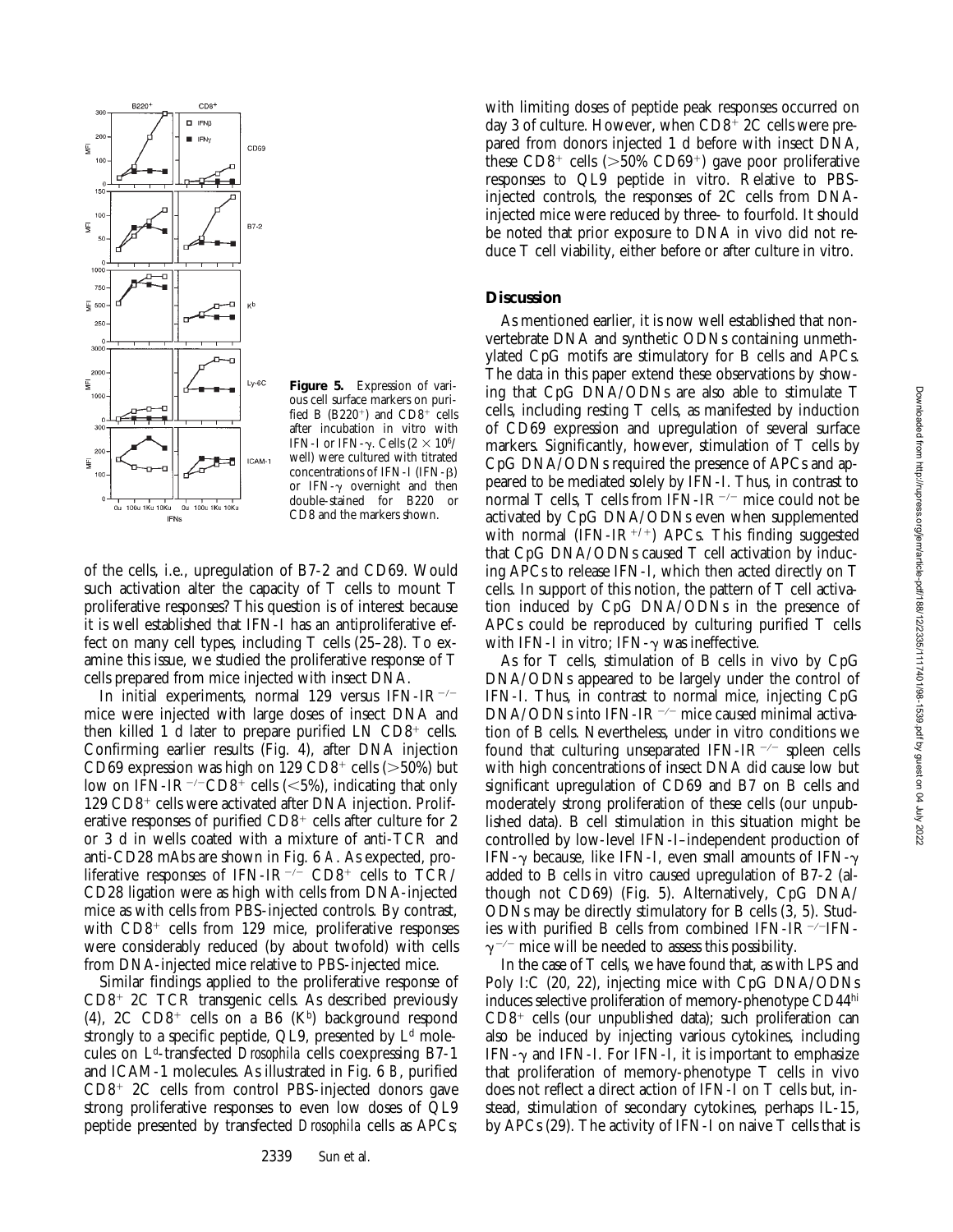

 $\overline{B}$ 

Figure 6. Prior exposure to *Drosophila* DNA in vivo inhibits proliferation of CD8<sup>+</sup> cells in vitro. CD8<sup>+</sup> cells were purified from the LNs of the indicated mice 18 h after injection of either PBS or *D*. *melanogaster* DNA (200 mg/mouse for 2C mice, 500 mg/mouse for 129 or IFN-IR KO mice). (*A*) Purified CD8<sup>+</sup> cells from 129 or IFN-IR KO mice were cultured for 2 or 3 d in 200 µl wells precoated with a mixture of anti-TCR and anti-CD28 mAbs. The data show means and SDs of duplicate cultures. (*B*) Purified 2C CD8<sup>+</sup> cells (2.5  $\times$  10<sup>4</sup> cells/well) were cultured with *Drosophila* APCs (L<sup>d</sup>/B7.1/ ICAM-1) and a titrated dose of QL9 peptide for the periods shown. *Drosophila* APCs were used at  $2 \times 10^5$  cells/well. The data show means and SDs of triplicate cultures; for many of the data points, SDs were too small to be illustrated.

described here is quite different. With naive T cells, IFN-I acts directly on the cells, apparently by binding to IFN-IR, and induces a form of partial activation associated with upregulation of CD69 and B7. However, such activation is not associated with entry into cell cycle (29).

It is of interest that the partial activation of T cells induced by IFN-I had an inhibitory effect on T cell function. Thus, in accordance with the evidence that IFN-I has an antiproliferative function (25–28), exposing T cells to CpG DNA for 1 d in vivo before TCR ligation in vitro led to a marked reduction in T proliferative responses; this effect was not seen with IFN-IR<sup>-/-</sup> T cells, implying a direct inhibitory effect by IFN-I on T cells. Indeed, in more recent studies we have observed that adding IFN-I to purified T cells in vitro has a comparable antiproliferative effect (our unpublished data). It is important to emphasize that this antiproliferative effect of IFN-I is only apparent when T cells are stimulated in the absence of viable APCs. Thus, when normal APCs are present, IFN-I has the opposite effect and

considerably augments the T proliferative response, presumably by stimulating APCs to upregulate costimulatory molecules; this effect is not seen with *Drosophila* APCs, which are nonviable at  $37^{\circ}$ C and refractory to IFN-I. Hence, under in vivo conditions where APCs are prevalent, the antiproliferative function of IFN-I on T cells is presumably countered by an adjuvant-like effect of IFN-I on APCs. This scenario is supported by the finding that CpG DNA/ODNs (9–14) and IFN-I–inducing agents such as Poly I:C (20) act as powerful adjuvants for antigen-specific responses in vivo.

In summary, the data in this paper document that injecting mice with CpG DNA causes strong upregulation of activation markers on naive T cells. Such activation of T cells is not mediated by CpG DNA per se, however, but by IFN-I released via CpG DNA-induced stimulation of APCs. The functional consequences of partial T cell activation induced by IFN-I are complex and will be the topic of a future publication.

We thank Ms. Barbara Marchand for typing the manuscript and Drs. Susan Webb, Charles Surh, and Hidehiro Kishimoto for their comments.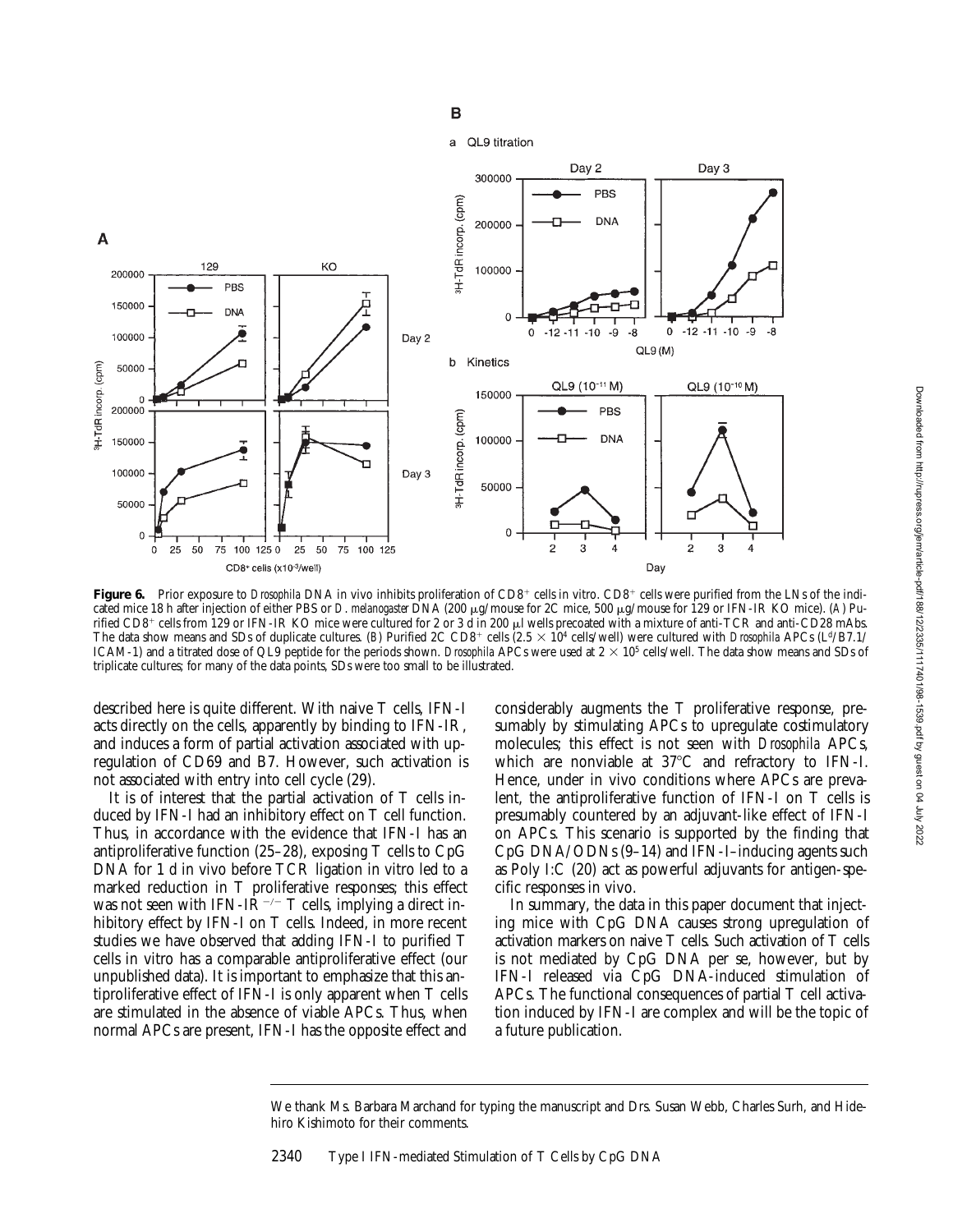This work was supported by grants CA38355, CA25803, AI21487, AI32068, and AG01743 from the United States Public Health Service. This is publication No. 11809-IMM from the Scripps Research Institute.

Address correspondence to Jonathan Sprent, Department of Immunology, IMM4, The Scripps Research Institute, 10550 North Torrey Pines Rd., La Jolla, CA 92037. Phone: 619-784-8619; Fax: 619-784-8839; E-mail: jsprent@scripps.edu

*Received for publication 31 August 1998 and in revised form 21 October 1998.*

#### **References**

- 1. Yamamoto, S., T. Yamamoto, S. Shimada, E. Kuramoto, O. Yano, T. Kataoka, and T. Tokunaga. 1992. DNA from bacteria, but not from vertebrates, induces interferons, activates natural killer cells and inhibits tumor growth. *Microbiol. Immunol.* 36:983–997.
- 2. Messina, J.P., G.S. Gilkeson, and D.S. Pisetsky. 1991. Stimulation of in vitro murine lymphocyte proliferation by bacterial DNA. *J. Immunol.* 147:1759–1764.
- 3. Krieg, A.M., A.K. Yi, S. Matson, T.J. Waldschmidt, G.A. Bishop, R. Teasdale, G.A. Koretzky, and D.M. Klinman. 1995. CpG motifs in bacterial DNA trigger direct B-cell activation. *Nature.* 374:546–549.
- 4. Sun, S., Z. Cai, P. Langlade-Demoyen, H. Kosaka, A. Brunmark, M.R. Jackson, P.A. Peterson, and J. Sprent. 1996. Dual function of Drosophila cells as APC for naive  $CD8^+$  T cells: implications for tumor immunotherapy. *Immunity.* 4:555–564.
- 5. Sun, S., C. Beard, R. Jaenisch, P. Jones, and J. Sprent. 1997. Mitogenicity of DNA from different organisms for murine B cells. *J. Immunol.* 159:3119–3125.
- 6. Stacey, K.J., M.J. Sweet, and D.A. Hume. 1996. Macrophages ingest and are activated by bacterial DNA. *J. Immunol.* 157:2116–2122.
- 7. Sparwasser, T., E.S. Koch, R.M. Vabulas, K. Heeg, G.B. Lipford, J.W. Ellwart, and H. Wagner. 1998. Bacterial DNA and immunostimulatory CpG oligonucleotides trigger maturation and activation of murine dendritic cells. *Eur. J. Immunol.* 28:2045–2054.
- 8. Halpern, M.D., R.J. Kurlander, and D.S. Pisetsky. 1996. Bacterial DNA induces murine interferon- $\gamma$  production by stimulation of interleukin-12 and tumor necrosis factor- $\alpha$ . *Cell. Immunol.* 167:72–78.
- 9. Roman, M., E. Martin-Orozco, J.S. Goodman, M.-D. Nguyen, Y. Sato, A. Ronaghy, R.S. Kornbluth, D.D. Richman, D.A. Carson, and E. Raz. 1997. Immunostimulatory DNA sequences function as T helper-1-promoting adjuvants. *Nat. Med.* 3:849–854.
- 10. Chu, R.S., O.S. Targoni, A.M. Krieg, P.V. Lehman, and C.V. Harding. 1997. CpG oligodeoxynucleotides act as adjuvants that switch on T helper 1 (Th1) immunity. *J. Exp. Med.* 186:1623–1631.
- 11. Davis, H.L., R. Weeranta, T.J. Walsschmidt, L. Tygrett, J. Schorr, and A.M. Krieg. 1998. CpG DNA is a potent enhancer of specific immunity in mice immunized with recombinant Hepatitis B surface antigen. *J. Immunol.* 160:870–876.
- 12. Weiner, G.J., H.M. Liu, J.E. Wooldridge, C.E. Dahle, and A.M. Krieg. 1997. Immunostimulatory oligodeoxynucleotides containing the CpG motif are effective as immune adjuvants in tumor antigen immunization. *Proc. Natl. Acad. Sci. USA.* 94:10833–10837.
- 13. Lipford, G.B., M. Bauer, C. Blank, R. Reiter, H. Wagner, and K. Heeg. 1997. CpG-containing synthetic oligonucle-

otides promote B and cytotoxic T cell responses to protein antigen: a new class of vaccine adjuvants. *Eur. J. Immunol.* 27: 2340–2344.

- 14. Sun, S., H. Kishimoto, and J. Sprent. 1998. DNA as an adjuvant: capacity of insect DNA and synthetic oligodeoxynucleotides to augment T cell responses to specific antigen. *J. Exp. Med.* 187:1145–1150.
- 15. Tokunaga, T., O. Yano, E. Kuramoto, Y. Kimura, T. Yamamoto, T. Kataoka, and S. Yamamoto. 1992. Synthetic oligonucleotides with particular base sequences from the cDNA encoding proteins of *mycobacterium bovis* BCG induce interferons and activate natural killer cells. *Microbiol. Immunol.* 36:55– 66.
- 16. Sparwasser, T., T. Miethke, G. Lipford, K. Borschert, H. Hacker, K. Heeg, and H. Wagner. 1997. Bacterial DNA causes septic shock. *Nature.* 386:336–337.
- 17. Klinman, D.M., A.-K. Yi, S.L. Beaucage, J. Conover, and A.M. Krieg. 1996. CpG motifs present in bacterial DNA rapidly induce lymphocytes to secrete interleukin 6, interleukin 12, and interferon g. *Proc. Natl. Acad. Sci. USA.* 93:2879– 2883.
- 18. Chakrabarti, D., B. Hultgren, and T.A. Stewart. 1996. IFN-a induced autoimmune T cells through the induction of intracellular adhesion molecule-1 and B7.2. *J. Immunol.* 157:522– 528.
- 19. Herberman, R.B. 1997. Effect of alpha-interferons on immune function. *Semin. Oncol.* 24(3 Suppl. 9):S9-78–S9-80.
- 20. Tough, D.F., P. Borrow, and J. Sprent. 1996. Induction of bystander T cell proliferation by viruses and type I interferon in vivo. *Science.* 272:1947–1950.
- 21. Muller, U., U. Steinhoff, L.F. Reis, S. Hemmi, J. Pavlovic, R.M. Zinkernagel, and M. Aguet. 1994. Functional role of type I and type II interferons in antiviral defense. *Science.* 264: 1918–1921.
- 22. Tough, D.F., S. Sun, and J. Sprent. 1997. T cell stimulation in vivo by lipopolysaccharide (LPS). *J. Exp. Med.* 185:2089– 2094.
- 23. Dumont, F.J., and L.Z. Coker. 1986. Interferon- $\alpha/\beta$  enhances the expression of Ly-6 antigens on T cells in vivo and in vitro. *Eur. J. Immunol.* 16:735–740.
- 24. Metlay, J.P., M.D. Witmer-Pack, R. Agger, M.T. Crowley, D. Lawless, and R.M. Steinman. 1990. The distinct leukocyte integrins of mouse spleen dendritic cells as identified with new hamster monoclonal antibodies. *J. Exp. Med.* 171: 1753–1771.
- 25. Holan, V., S. Nakamura, and J. Minowada. 1992. Inhibitory versus stimulatory effects of natural human interferon-alpha on proliferation of lymphocyte subpopulations. *Immunology.* 75:176–181.
- 26. Noronha, A., A. Toscas, and M.A. Jensen. 1993. Interferon beta decreases T cell activation and interferon gamma pro-